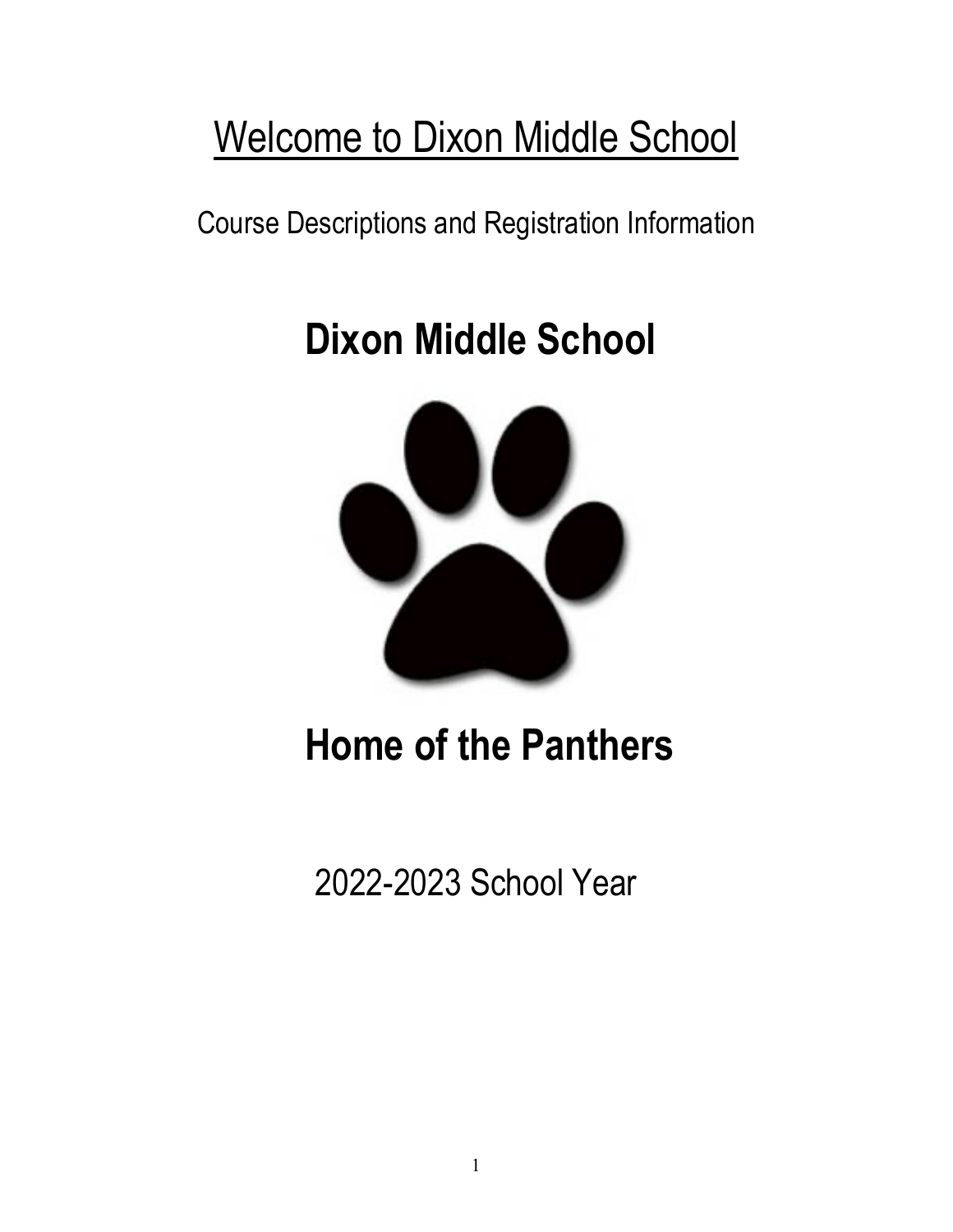# **Dixon Middle School 2022-2023 Course Descriptions**

# **Middle School Requirements:**

| 7 <sup>th</sup> Grade                                 |            | 8 <sup>th</sup> Grade         |            |
|-------------------------------------------------------|------------|-------------------------------|------------|
| • Language Arts 7                                     | • Year     | • Language Arts 8             | • Year     |
| • 7 <sup>th</sup> Grade Math                          | • Year     | • 8 <sup>th</sup> Grade Math  | • Year     |
| • Integrated Science 7                                | • Year     | • Integrated Science 8        | • Year     |
| • CCA (Bus, FACS, Tech)<br><b>Learning Strategies</b> | • Year     | • US History I                | • Year     |
| • Art Foundations I                                   | • Semester | • Health                      | • Semester |
| • Music                                               | • Semester | $\cdot$ PE                    | • Semester |
| $\cdot$ PE                                            | • Semester |                               |            |
|                                                       |            |                               |            |
| • Utah Studies                                        | • Semester |                               |            |
|                                                       |            |                               |            |
|                                                       |            |                               |            |
| <b>Electives: 2 Semesters</b>                         |            | <b>Electives: 4 Semesters</b> |            |

**\*\*** As per board policy, we will use the academic performance of every student as the prime criteria for placement in courses, including advanced and remediation courses. Placement will be based on current performance, current teacher recommendations, and end of the year content area assessments.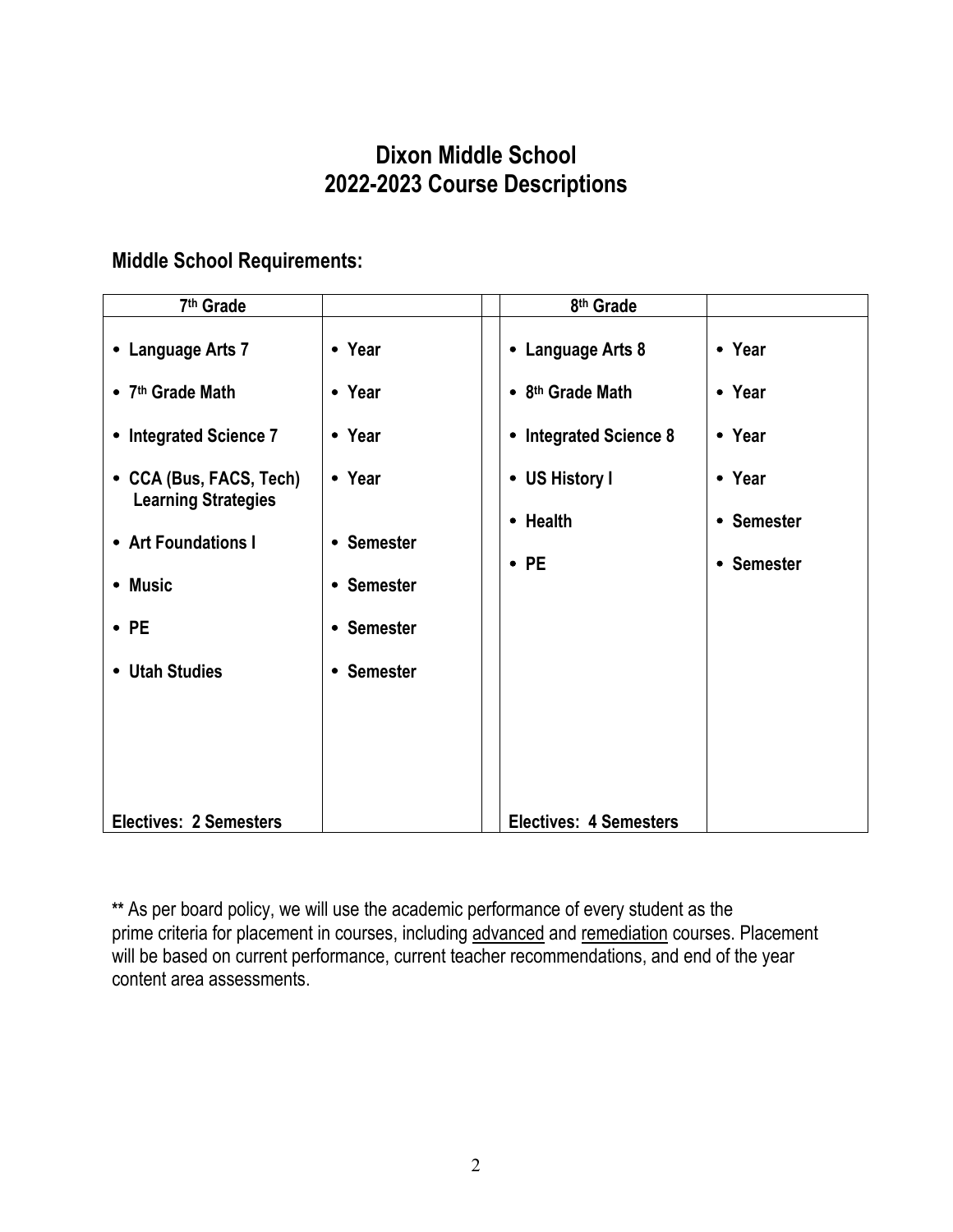# **COURSE DESCRIPTIONS: REQUIRED CLASSES**



## **Language Arts 7:**

This **year-long** course is a grade level appropriate exploration of reading, writing, inquiry and critical thinking.

#### **Language Arts 7 Pre-AP:**

This **year-long** course provides an intensive curriculum designed to empower students with the reading, writing, and critical thinking skills they'll need to succeed at the highest levels of academic achievement. Pre-AP English is wellsuited to students with a demonstrated ability to read and write at (or above) grade level and who are prepared for the intellectual rigor of a challenging course.

#### **Language Arts 8:**

This **year-long** course is a grade level appropriate exploration of reading, writing, inquiry and critical thinking.

#### **Language Arts 8 Pre-AP:**

This **year-long** course provides an intensive curriculum designed to empower students with the reading, writing, and critical thinking skills they'll need to succeed at the highest levels of academic achievement. Pre-AP English is wellsuited to students with a demonstrated ability to read and write at (or above) grade level and who are prepared for the intellectual rigor of a challenging course.



#### **7th Grade Mathematics:**

In this **year-long** course, students will focus on four critical areas: (1) developing understanding of and applying proportional relationships; (2) developing understanding of operations with rational numbers and working with expressions and linear equations; (3) solving problems

involving scale drawings and informal geometric constructions, and working with two- and threedimensional shapes to solve problems involving area, surface area, and volume; and (4) drawing inferences about populations based on samples.

#### **7th/8th Grade Mathematics:**

This **year-long** course is an advanced math class that covers both 7<sup>th</sup> Grade Mathematics and 8th Grade Mathematics standards in one year rather than two.

#### **STEM 7:**

Science, Technology, Engineering, and Mathematics (STEM) 7 is a **year-long**, two period course that teaches the curriculum of 7<sup>th</sup> Grade Mathematics, Integrated Science 7, along with some engineering/technology concepts and processes. Students will participate in a competition or presentation that will showcase what the students have learned

#### **8th Grade Mathematics:**

In this **year-long** course, students will focus on three critical areas: (1) formulating and reasoning about expressions and equations, including modeling an association in bivariate data with a linear equation, and solving linear equations and systems of linear equations; (2) grasping the concept of a function and using functions to describe quantitative relationships; (3) analyzing two- and three-dimensional space and figures using distance, angle, similarity, and congruence, and understanding and applying the Pythagorean Theorem.

#### **Math 8/Secondary Math I:**

This **year-long** course is an advanced math class that covers both  $8<sup>th</sup>$  Grade Mathematics and Secondary Mathematics I standards in one year rather than two.

#### **Secondary Mathematics l:**

This **year-long** course will deepen and extend understanding of linear relationships, in part by contrasting them with exponential phenomenon, and in part by applying linear models to data that exhibit a linear trend. Students will use properties and theorems involving congruent figures to deepen and extend understanding of geometric knowledge. Algebraic and geometric ideas are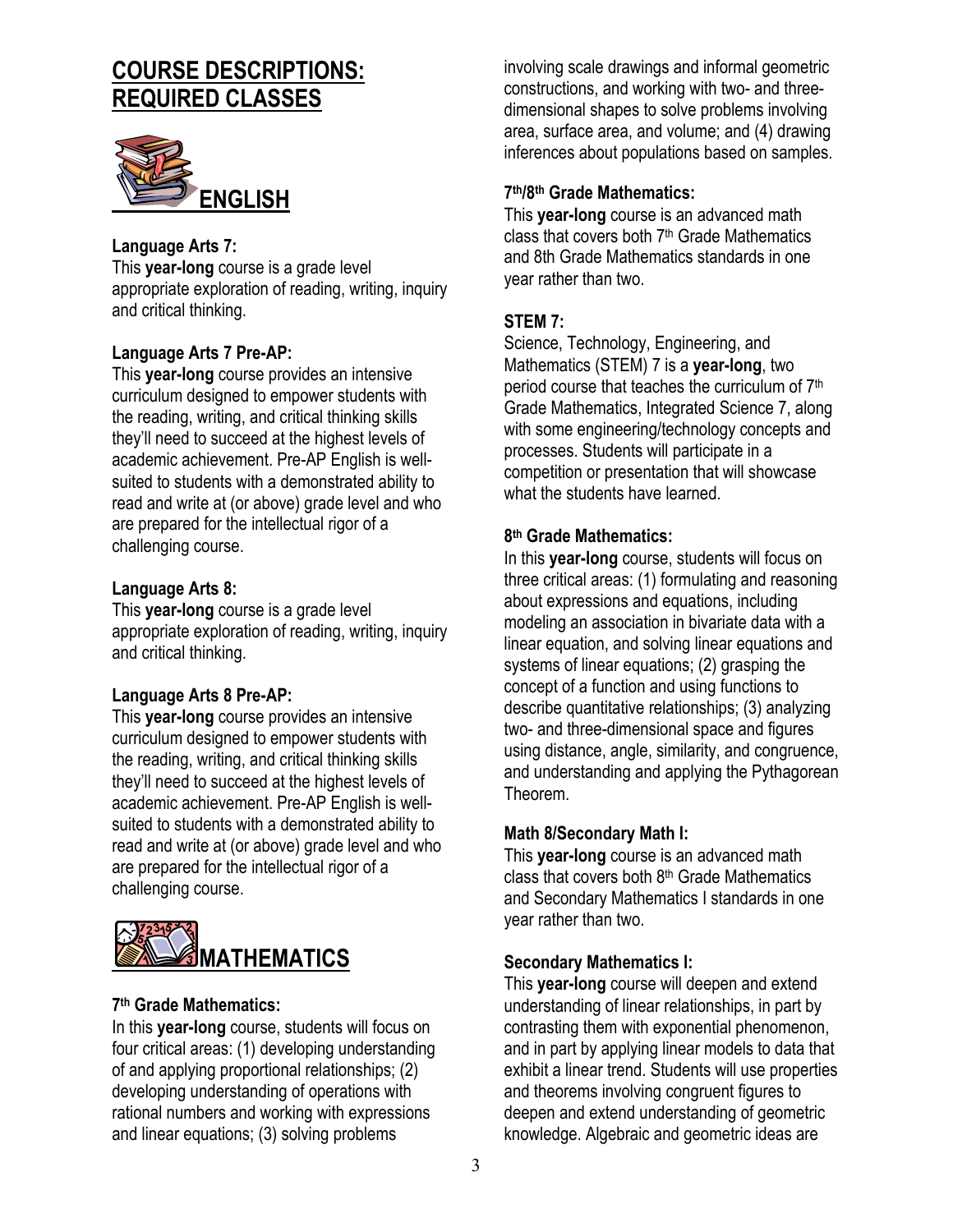tied together. Students will experience mathematics as a coherent, useful, and logical subject that makes use of their ability to make sense of problem situations.

# **Secondary Mathematics II:**

This **year-long** course will focus on quadratic expressions, equations, and functions, extend the set of rational numbers to the set of complex numbers, link probability and data through conditional probability and counting methods, study similarity and right triangle trigonometry, and study circles with their quadratic algebraic representations.

# **STEM 8:**

Science, Technology, Engineering, and Mathematics (STEM) 8 is a **year-long**, two period course that teaches the curriculum of 8th Grade Mathematics, Integrated Science 8, along with some engineering/technology concepts and processes. Students will participate in a competition or presentation that will showcase what the students have learned.



# **All Science classes require a \$10 class fee**

# **Integrated Science 7:**

This **year-long** course covers the nature and process of developing scientific knowledge and understanding, which includes constant questioning, testing, and refinement, which must be supported by evidence and has little to do with popular consensus. They should observe, inquire, question, formulate and test hypotheses, analyze data, report, and evaluate findings. Students, as scientists, will have hands-on, active experiences with the science curriculum. The standards help students find value in developing novel solutions as they engage with complex problems.

# **STEM 7:**

Science, Technology, Engineering, and Mathematics (STEM) 7 is a **year-long**, two period course that teaches the curriculum of 7th Grade Mathematics, Integrated Science 7, along with some engineering/technology concepts and processes. Students will participate in a competition or presentation that will showcase what the students have learned.

# **Integrated Science 8:**

This **year-long** course covers the nature and process of developing scientific knowledge and understanding, which includes constant questioning, testing, and refinement, which must be supported by evidence and has little to do with popular consensus. They should observe, inquire, question, formulate and test hypotheses, analyze data, report, and evaluate findings. Students, as scientists, will have hands-on, active experiences with the science curriculum. The standards help students find value in developing novel solutions as they engage with complex problems.

# **STEM 8:**

Science, Technology, Engineering, and Mathematics (STEM) 8 is a **year-long**, two period course that teaches the curriculum of 8<sup>th</sup> Grade Mathematics, Integrated Science 8, along with some engineering/technology concepts and processes. Students will participate in a competition or presentation that will showcase what the students have learned.



# **Utah Studies:**

Utah Studies is a **semester** course required by the State of Utah for all 7th graders. The study of Utah permits students to understand more deeply the place they call home.

# **U.S. History I:**

United States History I is a **year-long** course that includes events and issues in United States history from the Age of Exploration through Reconstruction, emphasizing the 18th and 19th centuries.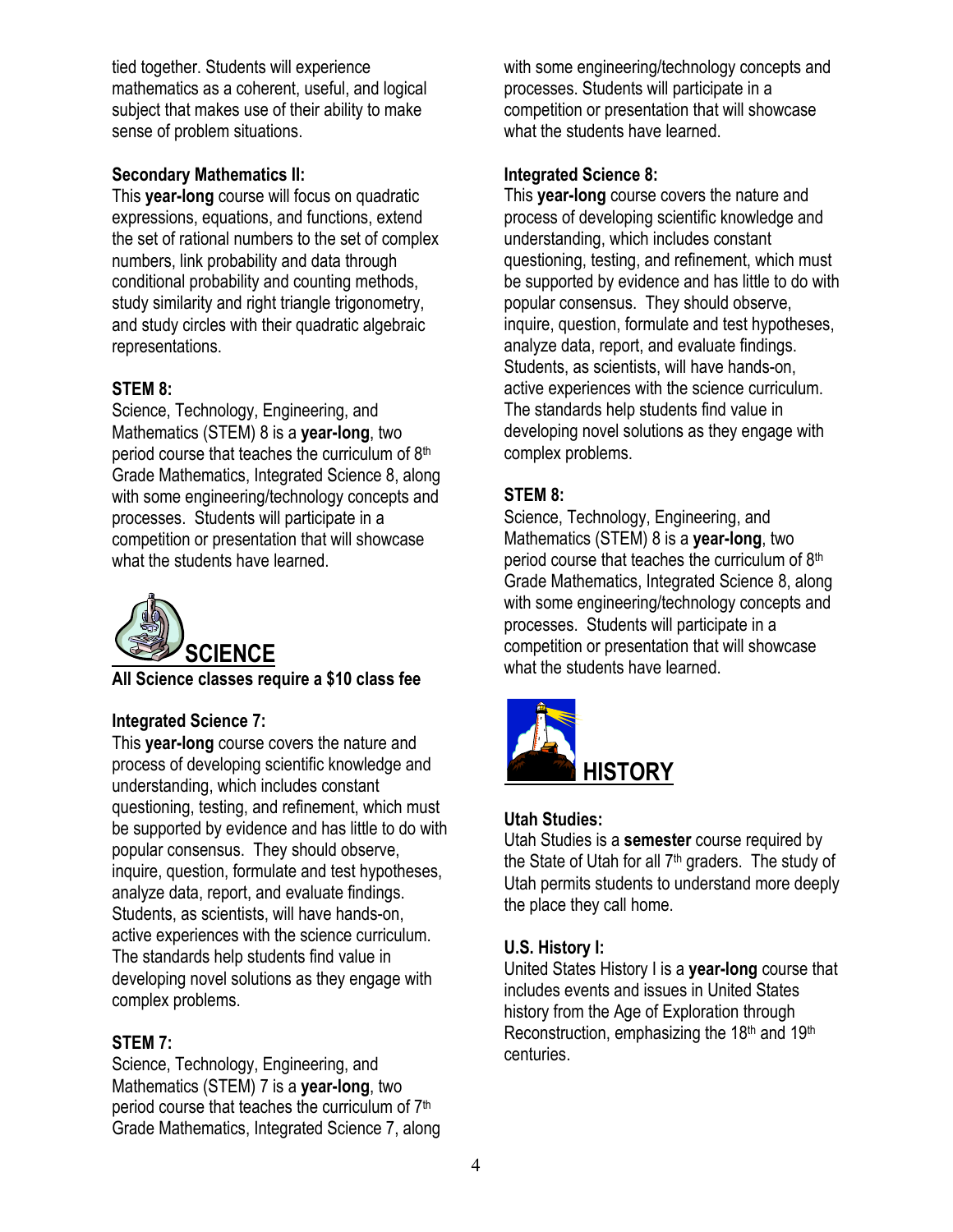

#### **Health:**

This **semester** course provides opportunities for 8<sup>th</sup> grade students to acquire knowledge, skills and attitudes necessary for life-long, healthenhancing behaviors.



# **PE (Coed):**

The goal of this **semester** course is to develop healthy, responsible students who have the knowledge, skills, and dispositions to work together in groups, think critically, and participate in a variety of activities that lead to a lifelong healthy lifestyle.



# **College and Career Awareness (FACS, Tech, Business) Learning Strategies:**

College and Career Awareness is a **year-long** course designed to prepare students for college and careers.

**Class Fee: \$20**



# **Art Foundations I:**

This **semester** course extends the elementary art core, with an emphasis on drawing skills, color, and design objectives. It is a pre-requisite to all other art electives. Basic vocabulary, technical skills, aesthetics, art history, production, and art criticism are part to this course. *(See electives section for other art classes.)* **Class Fee: \$6**



NOTE: **One semester of music is required in the 7th grade.** Please see course descriptions under electives.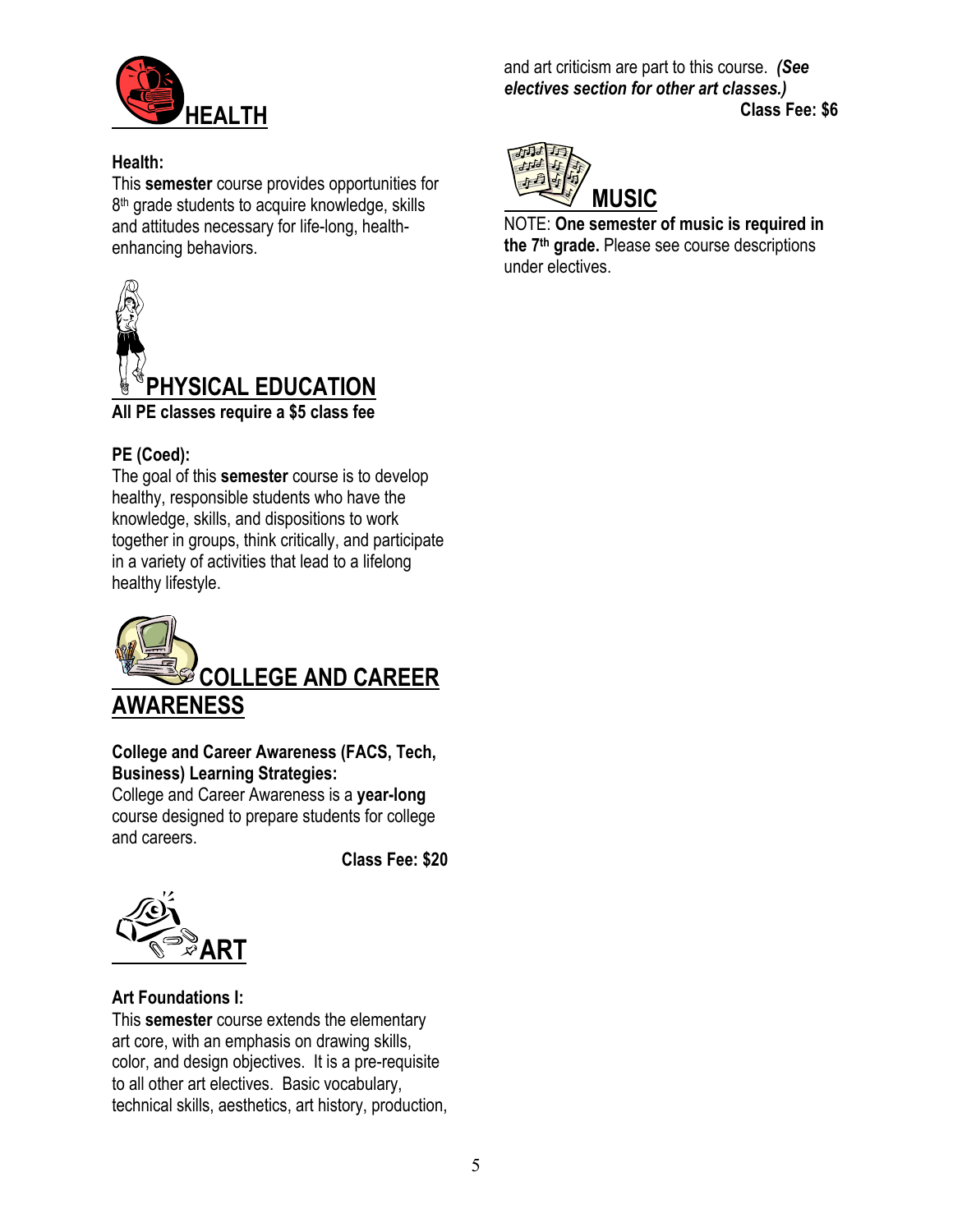# **COURSE DESCRIPTIONS-ELECTIVE CLASSES**

\*IMPORTANT NOTE ABOUT ELECTIVES: **You**  *may not* **transfer out of a year-long elective at the semester or at term**.



#### **Advanced Foundations - 2:**

This **semester** course is an extension of Art Foundations I. Students will further their technical artistic skills, art vocabulary, and art history, and begin to build an aesthetic understanding of the Principles of Design. *Students must have completed Art Foundations I to take this course.*

 **Class Fee: \$12**

#### **Art Foundations - Drawing:**

In this **semester** course, students will learn advanced drawing and shading strategies and techniques, and will deepen their use of proportion and perspective. They will also build an aesthetic understanding of the Principles of Design. All work will be two-dimensional.

 **Class Fee: \$12**

# **Advanced Foundations - 3D Art:**

This **semester** course is an extension of the three-dimensional skills gained in Art Foundations I. Students will work with a greater variety of 3D materials and deepen their spatial awareness and reasoning skills, while also building an aesthetic understanding of the Principles of Design. *Students must have completed Art Foundations I to take this course.*

 **Class Fee: \$12**



#### **FACS Exploration - Foods:**

In this **semester** course, students will learn about nutrition, basic cooking skills, kitchen safety and sanitation, measuring, kitchen equipment, cooking terms, microwave cooking, etiquette and manners, child nutrition, free enterprise, and career exploration.

 **Class Fee: \$10**

# **FACS Exploration - Sewing:**

In this **semester** course, students will learn basic sewing and serging skills, and an introduction to interior design, fashion design, and entrepreneurship.

**Class Fee: \$10**



# **AVID:**

AVID is a **year-long** course. AVID is proven to improve college readiness, college acceptance, and persistence once in college. AVID provides students with academic, social, and emotional support to help them succeed in rigorous courses. In AVID, students will work to improve critical-thinking and note taking skills and learn how to collaborate effectively. Learn more about the program and research at **www.avid.org**



# **Dance I A:**

This **semester** course is a beginning level dance class. Students will develop a foundation in the basic body control skills of technique, strength, flexibility, alignment, and coordination. Students will have the opportunity to explore various genres of dance, such as: Contemporary Jazz, Modern, and Hip Hop. Students will also explore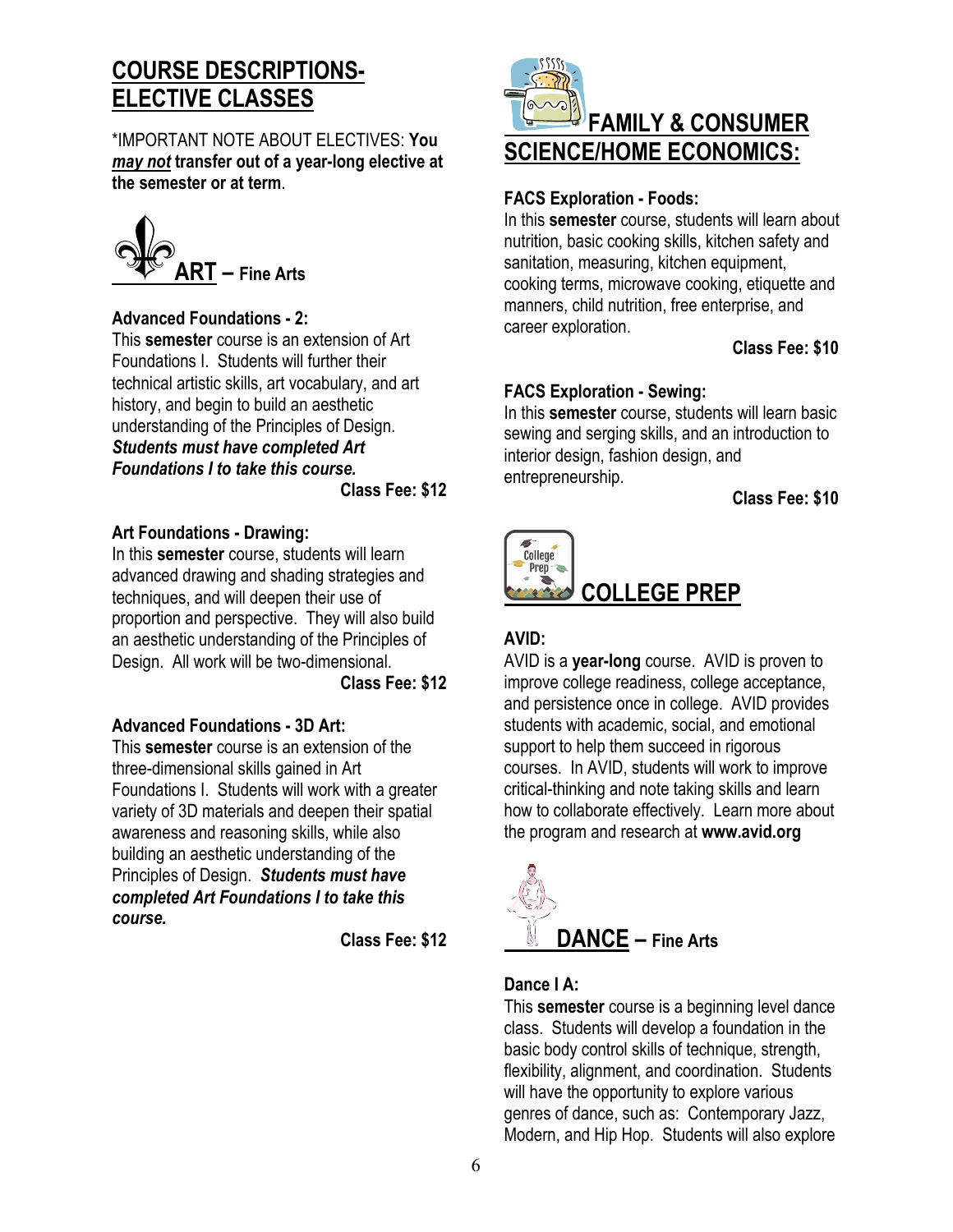their choreographic skills. Participation in the semester-end concert is required. *This course fulfills the state PE requirement.*

> **Class Fee: \$6 Costume Fee: \$25**

#### **Dance I B:**

Dance I B is a **semester** course that builds upon the experience in Dance I A. It provides further exploration of the genres of dance as well as experiences in dance technique, choreography, and improvisation. Participation in the semesterend concert is required. *Students must have completed Dance I A or get an application from Mrs. Strauss to take this course. This course fulfills the state PE requirement.*  **Class Fee: \$6 Costume Fee: \$25**

#### **Dance I - Company:**

This **year-long** course will expand on the genres of dance: Jazz, Modern, Hip Hop, and Lyrical. Dance Company students will expand their knowledge of technique, improvisation and choreography. Students will learn how to stage a dance for concert, which includes: staging, costumes, lights etc. Participation in both semester-end concerts is required. Students will perform their own choreographed dance pieces as well as instructor taught dance pieces. *Application required.* **Auditions for Dance I - Company will be held in the spring.** *This course fulfills the state PE requirement.*

**Class Fee: \$12 Costume Fee: \$25**

#### **Social Dance Ballroom I:**

No experience is necessary! This **semester** course will introduce students to the Cha cha, Foxtrot, Waltz, Swing, etc. Emphasis is given to correct technique and leading and following. Social etiquette is introduced and used. *This course fulfills the state PE requirement.*  **Class Fee: \$6**

#### **Social Dance Ballroom II:**

In this **semester** course, students will learn steps and technique of Foxtrot, Cha cha, Tango, Swing and Samba. Students will participate in multiple aspects of Ballroom Dance: performance, competition and social. *Must have taken Social*  *Dance Ballroom I.**This course fulfills the state PE requirement.*

#### **Class Fee: \$6**

**Ballroom Dance Company – Team: Audition Only!** In this **year-long** course, students will learn formation routines using the dances and steps learned in previous classes and are given the opportunity to perform those routines. Previous experience in Ballroom is necessary. *This course fulfills the state PE requirement.*

**Class Fee: \$12**



#### **Portuguese 3 DLI:**

This **year-long** course continues the development of speaking, listening, reading and writing skills. Culture and geography of the native country are taught through reading selections. *For Dual Immersion students only. (7th Grade) Students will earn High School credit upon completion of this course.*

**Class Fee: \$10**

#### **Portuguese 4 DLI:**

This **year-long** course continues the development of speaking, listening, reading and writing skills. Culture and geography of the native country are taught through reading selections. *For Dual Immersion students only. (8th Grade) Students will earn High School credit upon completion of this course.* **Class Fee: \$10**

#### **DLI Portuguese Culture and Media:**

This **year-long or semester** course builds skills in reading, writing, speaking and listening. Students utilize media and authentic texts to discuss the diverse cultural products, practices and perspective of the Portuguese-speaking world. *For Dual Immersion students only. Students will earn High School credit upon completion of this course.*

 **Class Fee: \$5**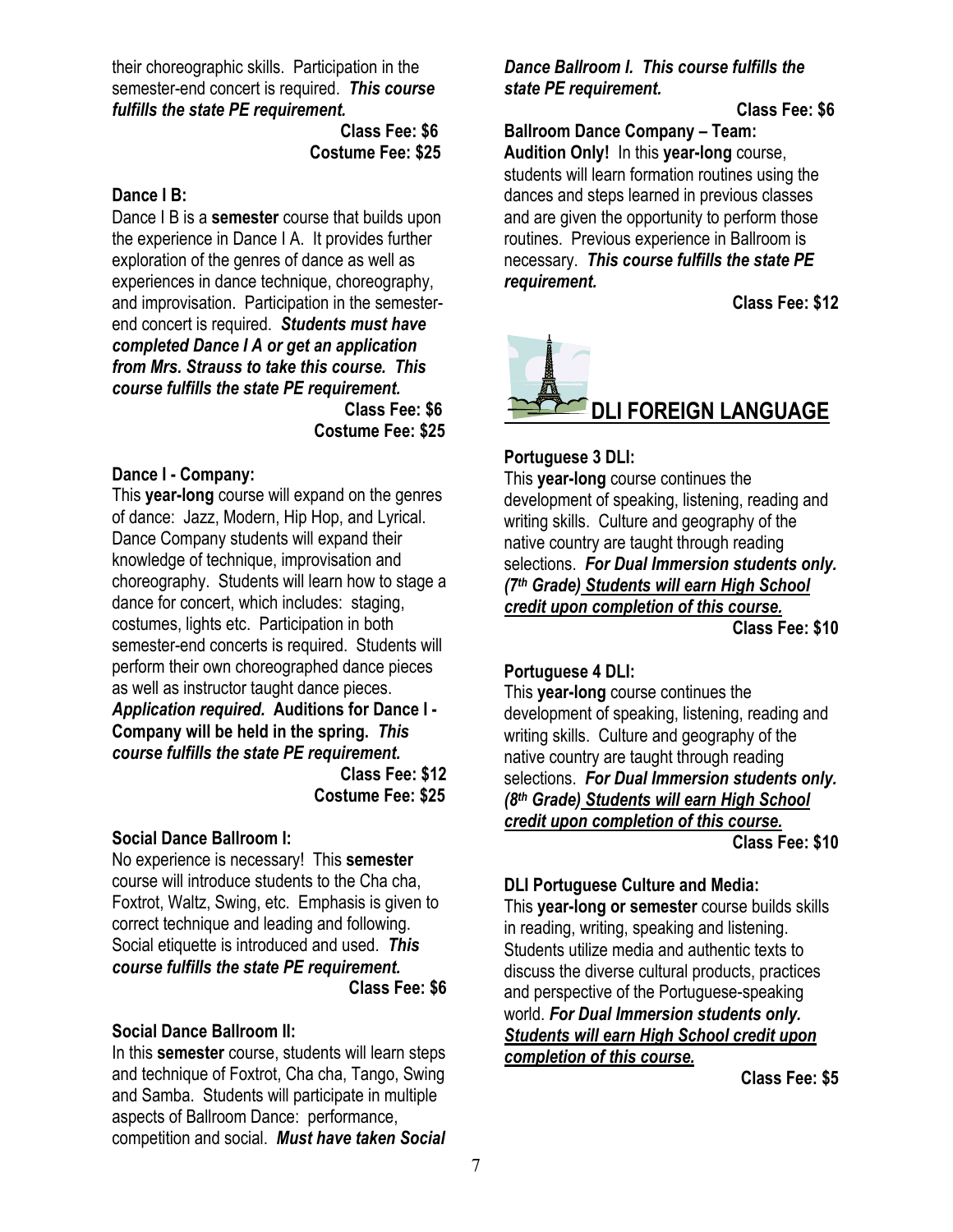# **Spanish 3 DLI:**

This **year-long** course continues the development of speaking, listening, reading and writing skills. Culture and geography of the native country are taught through reading selections. *For Dual Immersion students only. (7th*

*Grade) Students will earn High School credit upon completion of this course.*

**Class Fee \$10**

# **Spanish 4 DLI:**

This **year-long** course continues the development of speaking, listening, reading and writing skills. Culture and geography of the native country are taught through reading selections. *For Dual Immersion students only. (8th Grade) Students will earn High School credit upon completion of this course.*  **Class Fee: \$10**

#### **DLI Spanish Culture and Media:**

This **year-long or semester** course builds skills in reading, writing, speaking and listening. Students utilize media and authentic texts to discuss the diverse cultural products, practices and perspective of the Spanish-speaking world. *For Dual Immersion students only. Students will earn High School credit upon completion of this course.*

 **Class Fee: \$5**



# **ELD:**

English language development is a year-long course designed specifically for English language learners to develop their listening, speaking, reading, and writing skills in English.



## **Chinese - 1A Intro:**

This **semester** course introduces students to basic concepts of the Chinese language and culture.

**Class Fee: \$5**

#### **Chinese - 1B:**

This **semester** course is a continuation of Chinese - 1A Intro.

**Class Fee: \$5**

#### **Portuguese 1A - Intro:**

This **semester** course introduces students to basic concepts of the Portuguese language and culture.

**Class Fee: \$5**

#### **Spanish 1A - Intro:**

This **semester** course introduces students to the Spanish language and culture. Students will study grammar, along with frequently used words and phrases.

**Class Fee: \$5**

#### **Spanish 1B:**

This **semester** course is a continuation of Spanish 1A - Intro.

 **Class Fee: \$5**



#### **Chorus I:**

A **semester** course designed to develop musical understanding through choral education. Students will learn the basics of choral singing, general music skills, different musical genre, and music theory. Students do not need previous experience to be eligible.

**Class Fee: \$6**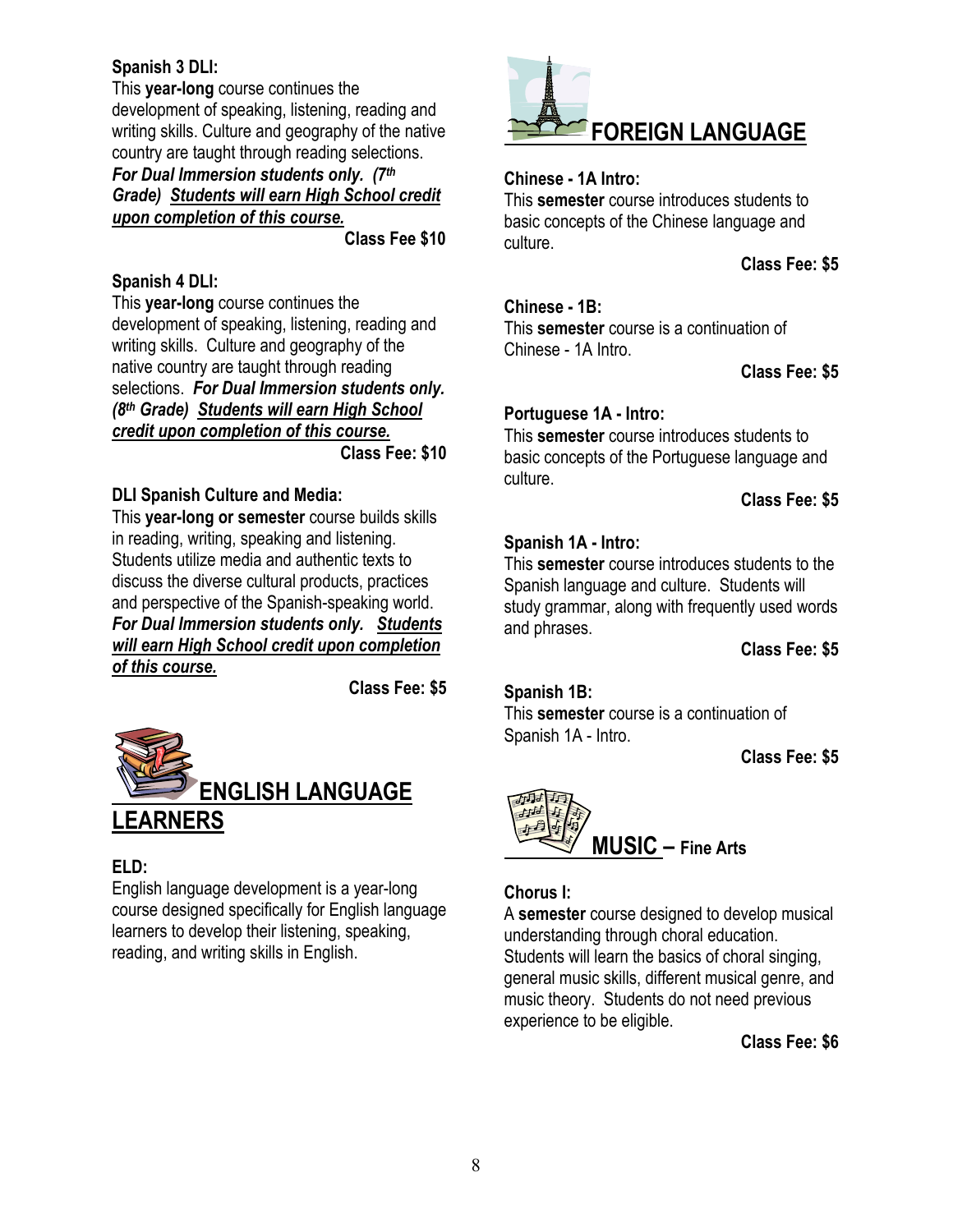#### **Chorus I - Year:**

A **year-long** course designed to develop music understanding through choral education. Students will learn the basics of choral singing, general music skills, different musical genre, and music theory. This course will work at a quicker pace than the semester course and is designed specifically for students who *want* to sing in choir for the entire school year. In addition to performances, students in this course will also participate in choral festivals during semester two.

#### **Class Fee: \$12**

#### **Chorus II - Concert:**

A **year-long** advanced mixed chorus for 8th grade students who have applied and been accepted during the spring of their  $7<sup>th</sup>$  grade year. This performance ensemble requires a full year commitment, focuses on performing at a high level, and sings a variety of musical genre throughout the year. Performing 4-6 concerts throughout the school year, this ensemble also participates in choral festivals during semester 2 and auditions for state choir festival annually. *Application required.*

#### **Class Fee: \$12**

#### **Band I - Beginning:**

This **year-long** course is for students with no previous experience in band. Students are OBLIGATED for the entire school year. Students can choose one of the following instruments: flute, clarinet, trumpet or trombone. This class requires daily practice at home. Students are encouraged to rent/purchase their own instruments from a music store. School instruments are limited and should be rented only if there is no way for the student to get their own instrument.

 **School Instrument Rental: \$75 Class Fee: \$12**

## **Band II - Intermediate:**

This **year-long** course is for students with one year of instruction on their current instrument. Students are OBLIGATED for the entire school year. This class requires daily practice at home. Students are encouraged to rent/purchase their own instruments from a music store. School instruments are limited and should be rented only if there is no way for the student to get their own instrument.

> **School Instrument Rental: \$75 Class Fee: \$12**

#### **Band III - Concert:**

This **year-long** course is an accelerated performance class for serious music students who have completed 1-2 years of instruction on their current instrument. Audition is required. Students are OBLIGATED for the entire school year. This class requires daily practice at home. Students are encouraged to rent/purchase their own instruments from a music store. School instruments are limited and should be rented only if there is no way for the student to get their own instrument.

#### **School Instrument Rental: \$75 Class Fee: \$12**

#### **Band II - Jazz**

Jazz Band is an advanced class that requires an audition. Auditions will be held the 1st week of school. This class meets at 7:00-7:45 am Tuesday - Friday.

#### **School Instrument Rental: \$75 Class Fee: \$12**

#### **Band I - Percussion:**

This is a **year-long** course for students to learn skills for playing percussion. They will learn to play bells and snare drum. They will need to practice at home daily. Students who wish to play percussion with the band will need to sign up for Band II – Intermediate  $2<sup>nd</sup>$  semester. Students must provide their own percussion kit. School rentals are limited and should only be used if there is no way for the student to get a percussion kit from a music store. **(Limited enrollment.)**

 **School Instrument Rental: \$40 Class Fee: \$12**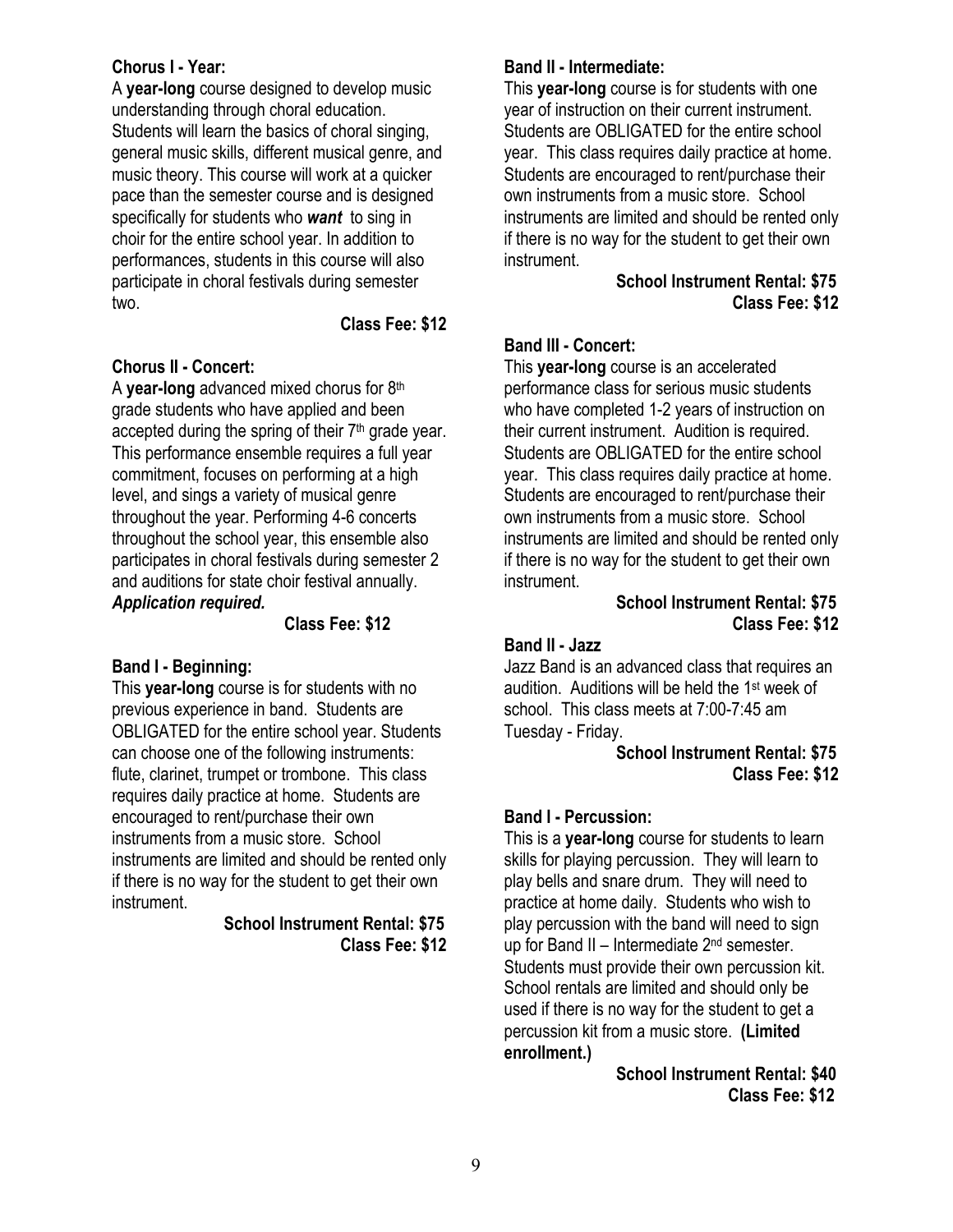# **Guitar - Beginning:**

This **semester** course teaches fundamental chord and note reading skills for guitar. Students will need to practice 20-30 minutes daily to keep up in this class because it is fast paced. Students will need to rent or purchase an acoustic quitar. This class will have a required evening recital at the end of the semester. **(Limited enrollment.) School Instrument Rental: \$40 Class Fee: \$6**

# **Orchestra I - Beginning:**

This **year-long** course will teach a student to read music and play a stringed instrument. Previous experience not required. This class will have three performances per year. Students are OBLIGATED to continue with this class for the entire school year.

#### **School Instrument Rental: \$75 Class Fee: \$12**

# **Orchestra II - Concert:**

This **year-long** course is for students who have prior experience (typically more than one year) with string instruments. Students will learn shifting, vibrato, and other high-level string techniques. This class will have four performances per year in addition to a small ensemble performance. Students are OBLIGATED to continue with this class for the entire school year.

#### **School Instrument Rental: \$75 Class Fee: \$12**

# **Orchestra III - Chamber:**

This **year-long,** advanced course is for string students who have had more than two years of playing experience. The class will perform in at least one festival and give four concerts in addition to a small ensemble performance. Students will pursue shifting, vibrato, tuning, as well as other high-level string techniques. Students are OBLIGATED to continue with this class for the entire school year.

> **School Instrument Rental: \$75 Class Fee: \$12**



# **Creative Coding I:**

This **semester** course is an introduction to programming and publishing mobile apps and games.

#### **Class Fee: \$5**

# **Exploring Technology – Robotics I:**

In this **semester** course, students build and program robots individually and in teams. Students will learn drafting skills to draw plans for their robots.

**Class Fee: \$10**



# **Creative Writing I:**

In this **semester** course, students will learn how to be creative and think in new and unusual ways. They will work on improving and strengthening writing skills to publish articles, stories, cartoons, and drawings.



# **Theatre Foundations I:**

This **semester** course will expose students to various forms of theater and communication. Students will develop and demonstrate abilities in the following areas: Improvisation, Storytelling, Movement, Two-Person Scene, and Script Analysis.

# **Theatre Foundations II:**

This **semester** course is for students interested in the world of theater. The focus will be on developing skills in acting, improvisation, and theatre jobs: including set design, light design, costume design, and stage make up. *Theatre Foundations I is highly recommended.*